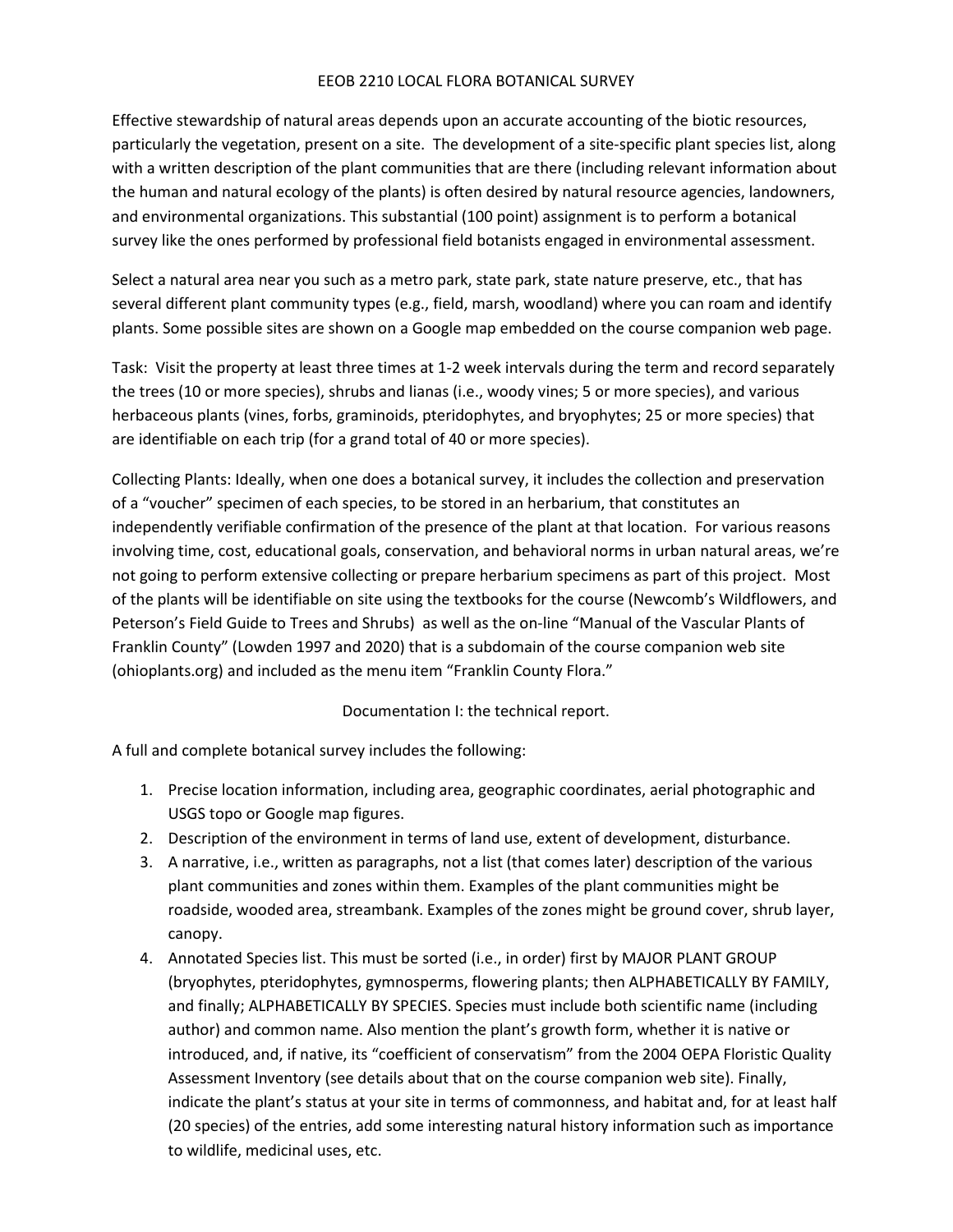#### **REQUIRED FOR A COMPLETE REPORT**

**LOCATION INFO AND ENVIRONMENTAL DESCRIPTION IN HUMAN TERMS PLANT COMMUNITIES DESCRIBED IN NARRATIVE FORM REQUIRED # OF SPECIES WITHIN EACH CATEGORY SPECIES LIST WITH CORRECT AND COMPLETE TAXONOMIC DETAILS SPECIES LIST WITH GROWTH FORM SPECIES LIST WITH LOCAL STATUS SPECIES LIST WITH COC (Coefficients of Conservatism from Ohio EPA document) ILLUSTRATIONS OF 10 PLANTS—PHOTOS YOU TOOK (not from the web or other sources) ECOLOGICAL NOTES ABOUT 20 PLANTS: HISTORY, ECOLOGY, OR HUMAN USES REFERENCES AND OF WRTING GOODISH QUALITY (GRAMMAR AND SPELLING)** 

EXAMPLE OF SPECIES ENTRY

**Magnoliophyta (angiosperms)** 

**Aristlochiaceae (the birthwort family)**

*Asarum canadense* **L. wild ginger. Native ground-cover vine. CC=6. In scattered but dense patches in shady areas. Wild ginger smells similar to the spice ginger, but is unrelated and is not recommended for consumption. Its solitary, foul-smelling reddish-brown flowers are located at ground level and are probably pollinated by flies. Like many forest herbs, the seeds have oil and sugar-containing eliasomes attached, and are dispersed by ants.** 

- 5. Illustrations: Include at least the following: 10 photos, inserted into the text where appropriate: 2 (or more) wide views of the site; 8 (or more) close-ups of representative plants.
- 6. References: Cite the identification manuals and various books and web sources used for the ecological notes. Use any standard style of citation you prefer; just be consistent.

Documentation II: The Blog.

We've set up "self hosted" WordPress web pages on the ohioplants.org web site, one per student, that will to be used to create informative "blogs" about your field experiences performing this botanical survey. Using your own camera, or one borrowed from OSU, photograph the general environment and the interesting plants in it and, when directed by your instructors to do so, blog about your experiences doing the survey. Each "posting" will include additional natural history information about several plants, in accordance with the detailed instructions that will have been posted separately on our Carmen site and the course companion website.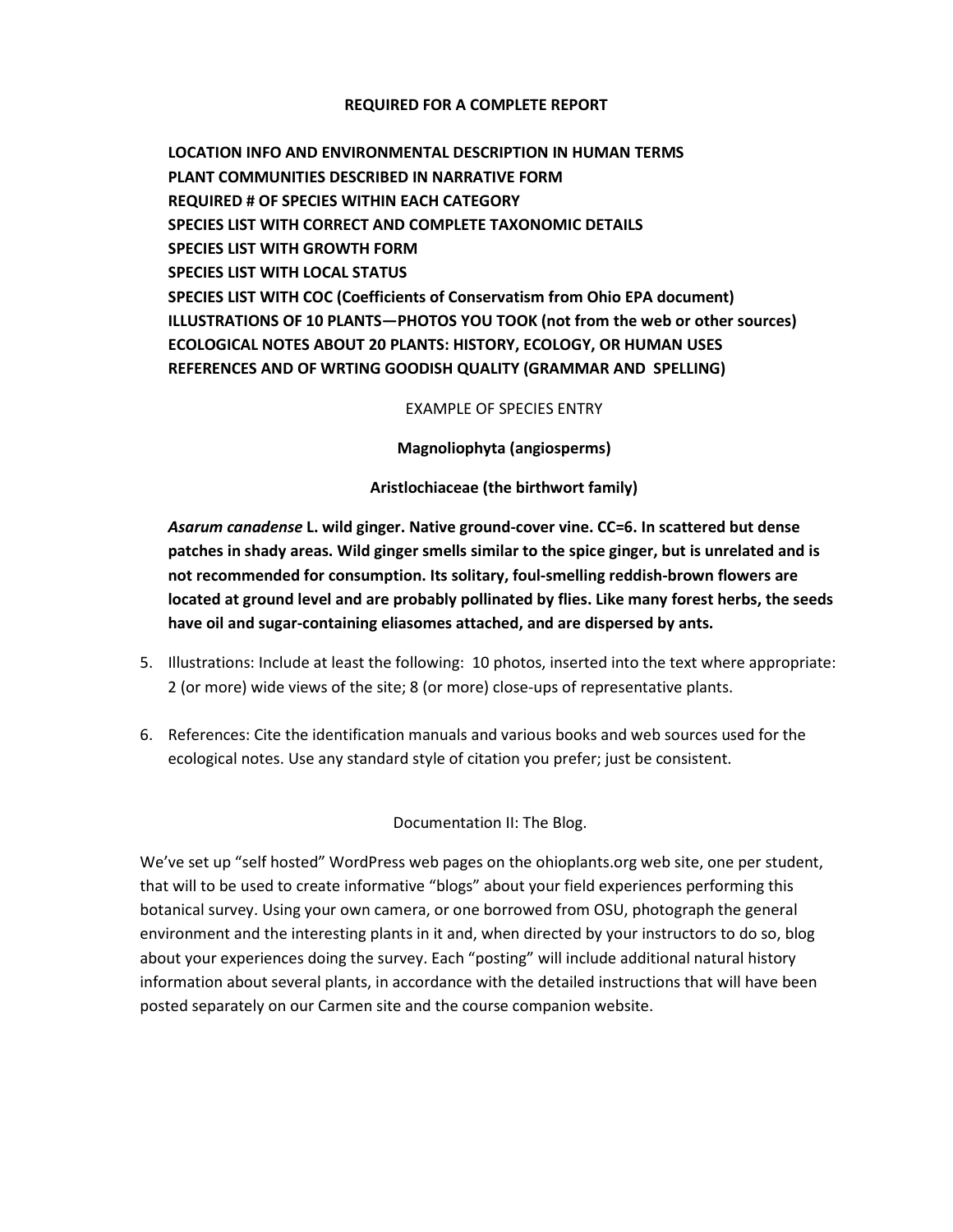## Site Selection and Assignments

These are all great places to botanize. If however you have another favorite place, consider doing that different site. Describe it to your TA and we'll most likely approve it. For the recommended sites below, since there are 14 of them, each site will, in most instances, be assigned to only 1 student. However, collaboration (2 students per site) is possible and you are not expected to work together (although pairs of students may self-select to do so), and your reports/blogs must be wholly separate and independent.

# **The Study Sites, listed in order south to north within each category**

**I. Olentangy River, main corridor**

| Olentangy Bike Trail (near Neil Ave. Apartments)                           |  |
|----------------------------------------------------------------------------|--|
| <b>Olentangy River Wetland Research Park</b>                               |  |
| <b>Whetstone Park (Columbus)</b>                                           |  |
| Delawanda Park (Sharon Township)                                           |  |
| Tucker Dr. Park (Worthington)                                              |  |
| <b>Gallant Woods BioBlitz (Delaware County)</b>                            |  |
| II. Olentangy River Tributary Ravines (Clintonville Ravines)               |  |
| Glen Echo Park (near Hudson Street)                                        |  |
| Whetstone Park (Clintonville)                                              |  |
| Adena Brook/Overbrook Ravine (Clintonville)                                |  |
| III. Scioto River, main corridor                                           |  |
| Indian Village Camp<br>(Dublin, w. side of River, Fissinger Rd.)           |  |
| <b>Emily Traphagen Park</b><br>(Delaware Preservation Parks, Powell, Ohio) |  |
| O'Shaughnessy Reservoir Park                                               |  |
| IV. Scioto River Tributary Ravines.                                        |  |
| <b>Hayden Falls</b><br>(Griggs Park; Hayden Run Rd., Dublin)               |  |
| Indian Run (Dublin)                                                        |  |